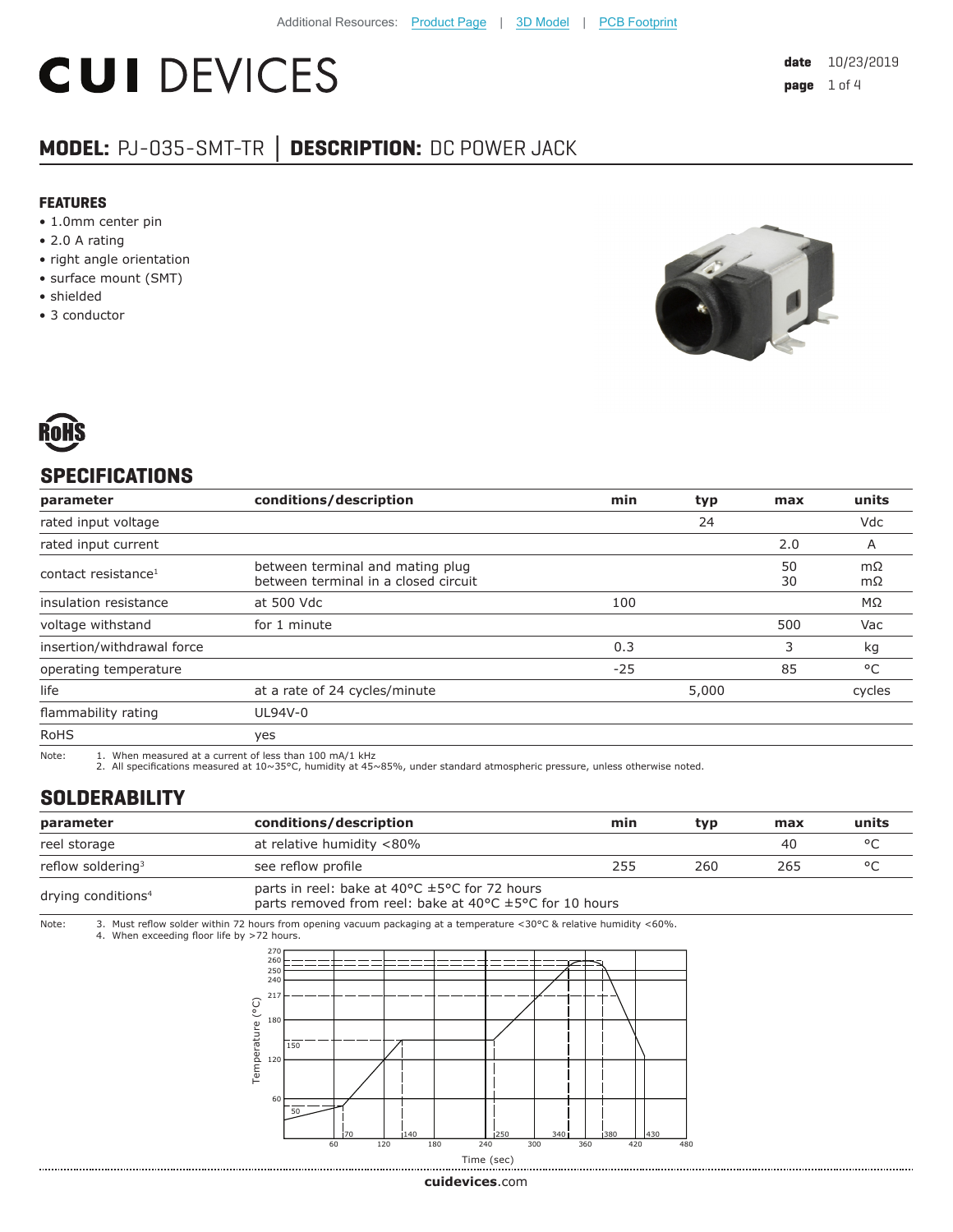#### **MECHANICAL DRAWING**

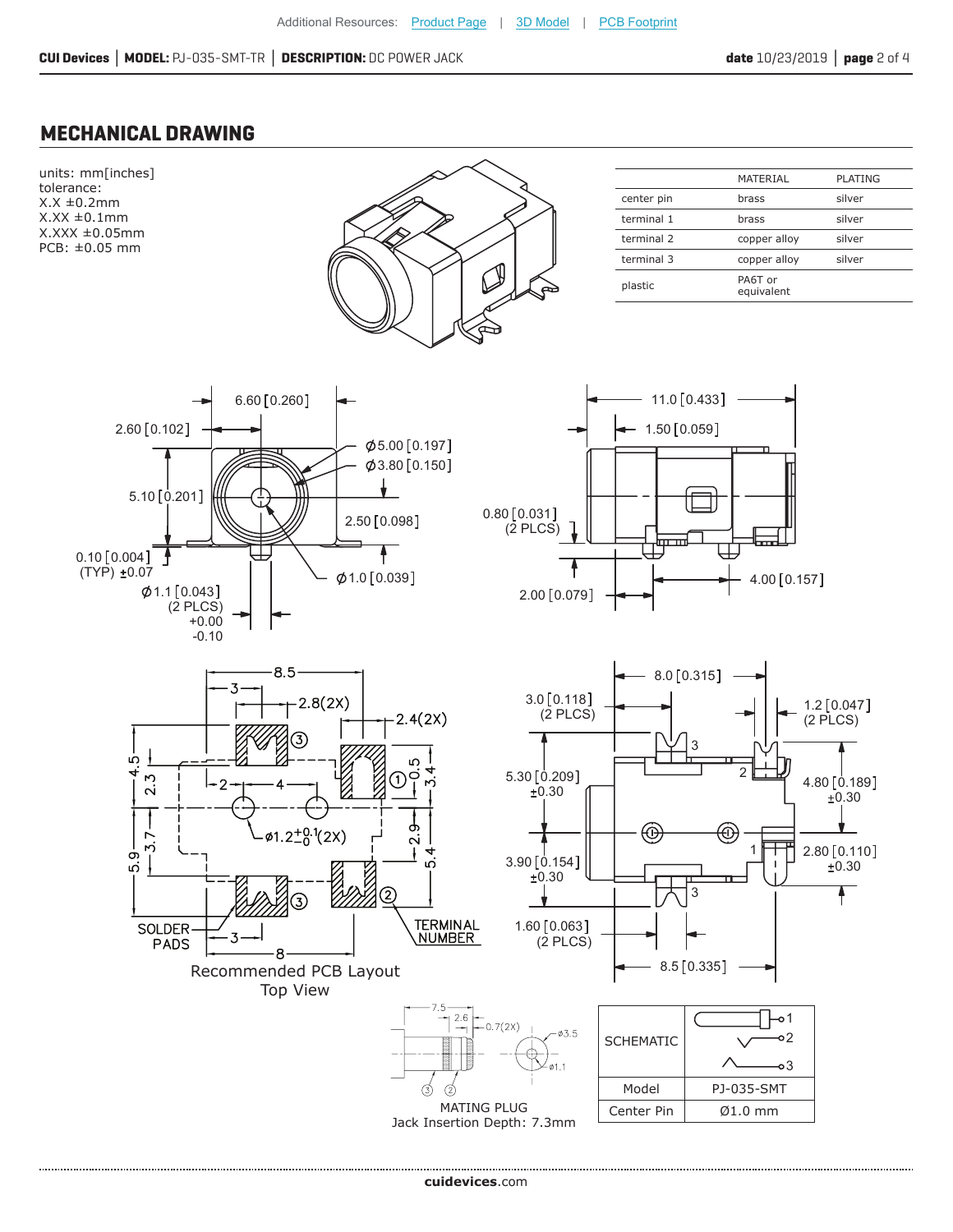#### **PACKAGING**

units: mm

Reel Size: Ø381 mm Reel QTY: 850 pcs per reel